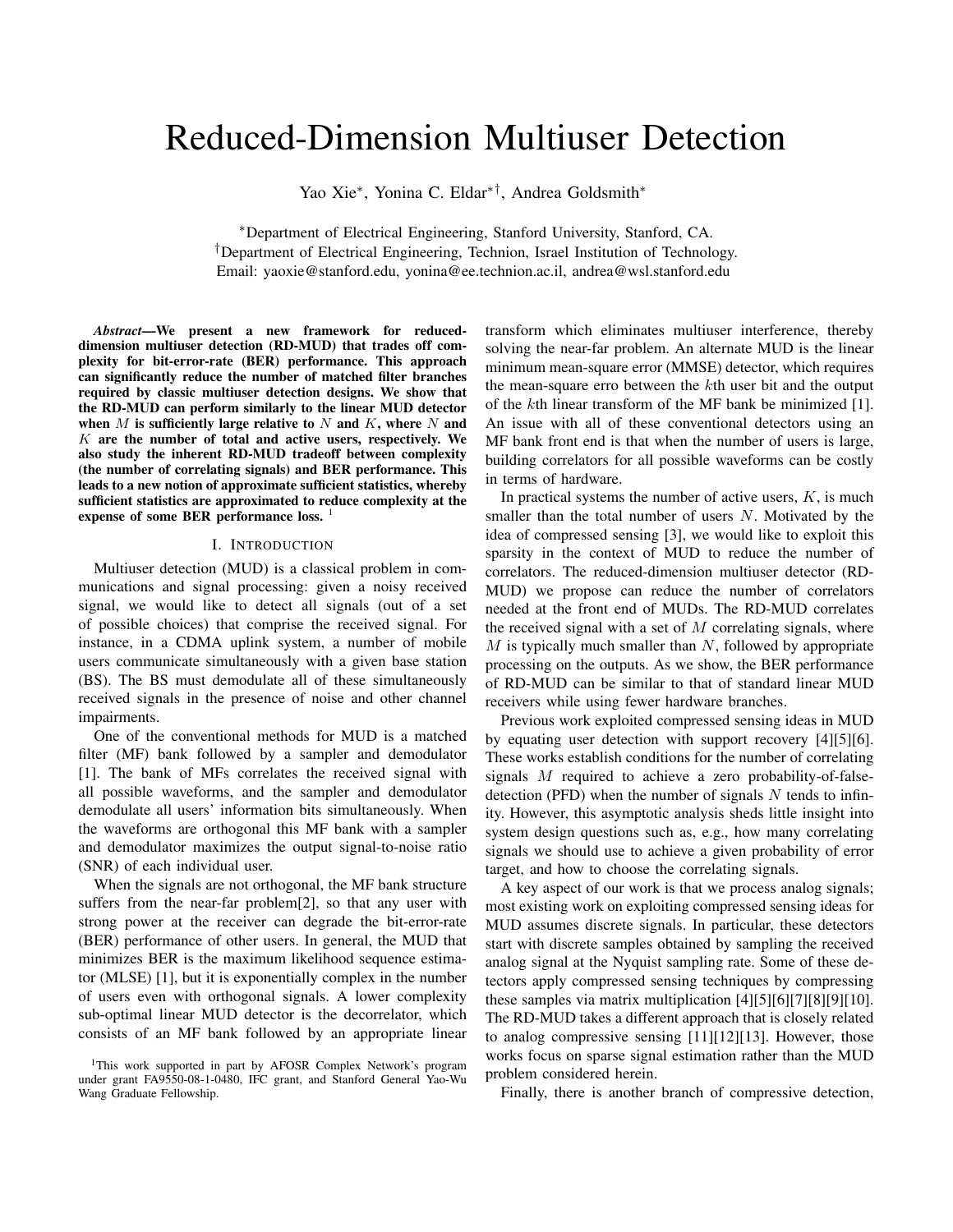which focuses on detecting the presence of a particular signal with the signal itself being sparse [7][8][9][10]. The differences between these works and our own are as follows. First, the sparsity we employ is in the number of active signals; however, each user's signal may not be sparse. Second, their formulations primarily focus on binary detection, which corresponds to a single-user case. The PFD for a binarydetection problem was given in these previous works using the restricted-isometry-property (RIP) of correlation matrices. Although [7] showed that their research can be extended to a signal set with multiple waveforms, there was no further PFD analysis.

In this paper, we present a framework for RD-MUD that exploits the sparsity in the number of active users. Our contributions include the following: (1) We present an RD-MUD which can reduce the number of correlators compared to that of the MF bank. The RD-MUD correlates the received signal with  $M \ll N$  correlating signals, followed by a linear transform of the correlation coefficients (essentially correlating the received signals with all possible discrete signal vectors). The correlating signals are linear combinations of the bi-orthogonal signals of the original signal set. (2) We characterize the tradeoff between complexity (the number of correlating signals) and BER performance, which offers a continuum of design choices for practical implementations. (3) We introduce the notion of approximate sufficient statistics: correlating with our correlating signals does not provide a set of sufficient statistics (which is obtained by correlating with  $N$  appropriate signals); however, the RD-MUD yields approximate sufficient statistics in the sense that it attains a BER performance similar to that which can be obtained by linearly processing the sufficient statistics.

The rest of the paper is organized as follows. Section II presents the system model and the RD-MUD structure. In Section III we discuss the RD-MUD noise performance and introduce the notion of approximate sufficient statistics. Section IV demonstrates the performance of the RD-MUD via several numerical examples.

Throughout, we use standard notation:  $\langle x(t), y(t) \rangle$  =  $\frac{1}{T} \int_0^T x(t)y(t)dt$  denotes the inner product between two real analog signals in  $l_2$ ;  $||x(t)|| = \langle x(t), x(t) \rangle^{1/2}$  is the norm of  $x(t)$ ;  $[X]_{ij}$  indicates the *ij*th entry of a matrix X;  $diag\{x_1, \dots, x_n\}$  denotes a diagonal matrix with the specified entries on the diagonal; I represents the identity matrix;  $X^T$ ,  $X^{-1}$ , and  $X^{\dagger}$  denote the transpose, inverse, and Moore-Penrose pseudo-inverse of a matrix (or vector)  $X$ , respectively;  $\|\mathbf{x}\| = (\mathbf{x}^T \mathbf{x})^{1/2}$  is the norm of the vector **x**. The function  $\delta_{ij}$ is defined such that  $\delta_{ij} = 1$  only when  $i = j$  and equals 0 otherwise. The sign function is defined as

$$
\text{sign}(x) = \begin{cases} 1 & x > 0 \\ -1 & x < 0 \\ 0 & x = 0. \end{cases}
$$
 (1)

## II. SYSTEM MODEL AND DETECTOR STRUCTURE



Fig. 1: Conventional MUD using a bank of MFs.



Fig. 2: The proposed RD-MUD.

Consider a multiuser system with  $N$  users, where each user is assigned a unique signal from the set  $S = \{s_i(t), 1 \le i \le j\}$  $N$ . The signals  $s_i(t)$  are linearly independent but do not have to be orthogonal. We assume for convenience that  $s_i(t)$ has unit energy:  $||s_i(t)|| = 1$  for all i. The users modulate their signals using BPSK in which the information bit of user i is  $b_i \in \{1, -1\}$  (the results can be extended to higher order modulation). The signal at the receiver  $y(t)$  is a linear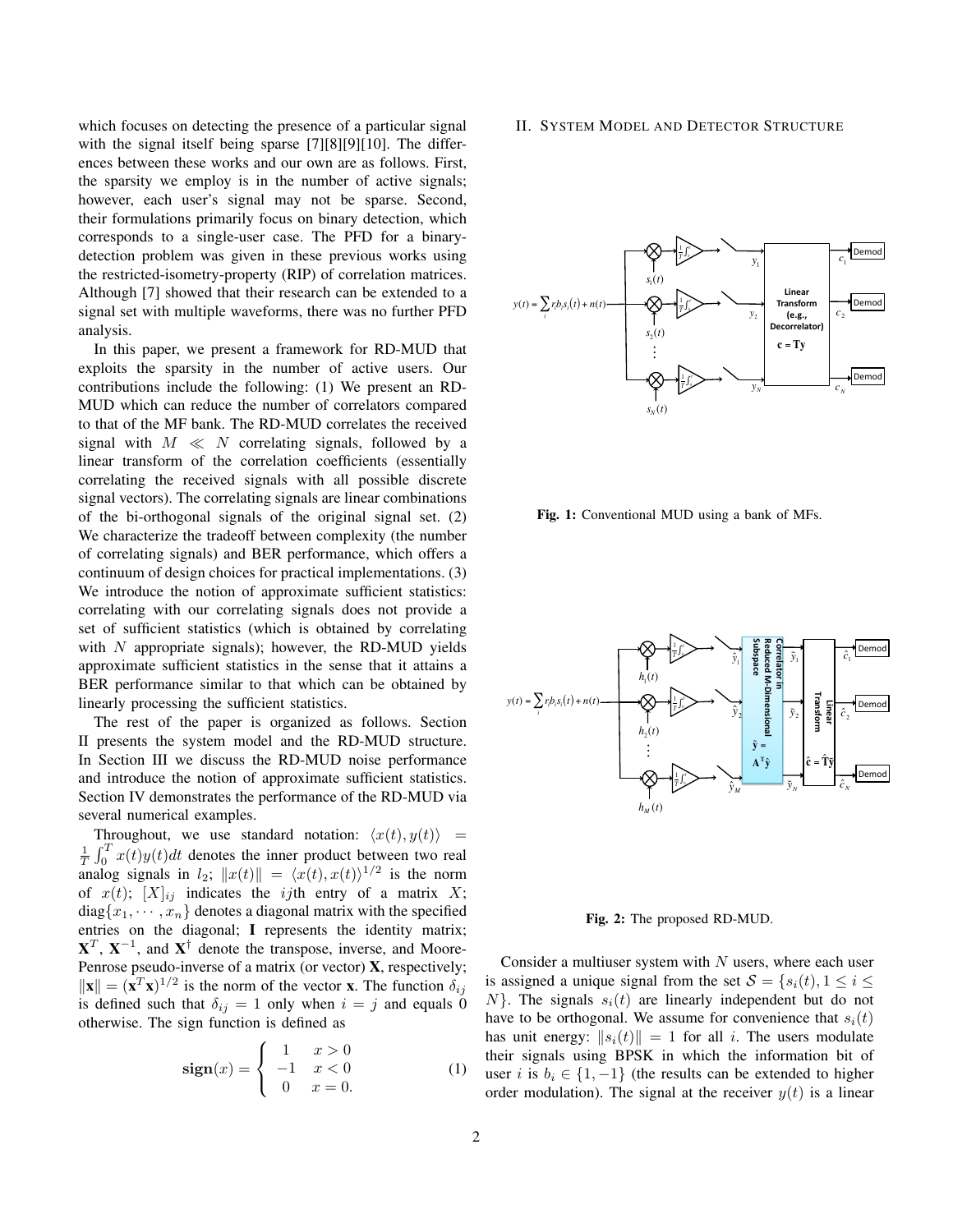combination of the transmitted signals, plus white Gaussian noise  $n(t)$  with variance  $\sigma^2$ :

$$
y(t) = x(t) + n(t), \quad t \in [0, T],
$$
 (2)

where  $x(t) = \sum_{i=1}^{N} r_i b_i s_i(t)$ . The coefficient  $r_i$  captures the user's transmitting power and channel gain. For simplicity, we assume the channel gains are real and positive and that the users are synchronized so that there is no relative delay at the receiver. The nonactive users transmit at zero power, i.e., their  $r_i = 0$ , so with K active users, only K coefficients  $r_i$  are non-zero. Our goal is to simultaneously detect the transmitted symbols of the active users  $\{b_i : r_i > 0\}$ . We assume, for simplicity, that  $K$  is known.

A classical solution to this problem is a bank of matched filters (MFs) [1] followed by samplers, possibly a linear transformation on the samples, and finally by demodulators, as illustrated in Figure 1. Each MF branch correlates the received signal with a signal  $s_i(t)$ . For a single-user system, the MF is a maximum likelihood (ML) detector. The MF bank is an extension of an MF when there are multiple users, and it has N MFs in parallel. Using (2), the output of the MF bank can be written as:

$$
y_i = \langle y(t), s_i(t) \rangle = r_i b_i + \sum_{j \neq i} [\mathbf{G}]_{ji} r_j b_j + n_i,
$$
 (3)

where  $[\mathbf{G}]_{ji} = \langle s_i(t), s_i(t) \rangle$  is the Gram matrix of correlation between signals in the set. The output noise  $n_i = \langle n(t), s_i(t) \rangle$ is a Gaussian random variable with zero mean and variance equal to  $\sigma^2$  (since  $s_i(t)$ s have unit energy), and covariance  $\mathbb{E}[n_i(t), n_j(t)] = \sigma^2[\mathbf{G}]_{ij}$  (for a derivation of the covariance see Appendix A). We can express the outputs in vector form as:

$$
y = GRb + n,\tag{4}
$$

where  $\mathbf{y} = [y_1, \cdots, y_N]^T$ ,  $\mathbf{R} = \text{diag}\{r_1, \cdots, r_N\}$ , and  $\mathbf{b} = [b_1, \cdots, b_N]^T$ . After the linear transform, the input to the demodulator is:

$$
c = Ty = TGRb + Tn. \tag{5}
$$

With BPSK symbols, the demodulator simply takes the sign of the input:

$$
\hat{b}_i = \text{sign}(c_i), \text{ if user } i \text{ is active, i.e.,}
$$
  

$$
|c_i| \text{ is among the largest } K \text{ elements of } \{|c_i|\}.
$$
 (6)

The more general demodulator maps the output into a set of decision regions associated with the transmitted signal constellation. In this conventional MUD structure, the linear transform  $\mathbf{T} \in \mathbb{R}^{N \times N}$  is used for various purposes. For example, the decorrelator detector chooses  $\mathbf{T} = \mathbf{G}^{-1}$  to remove the effect of signal correlation when the signals are not orthogonal, and compensates for the difference in signal power to solve the "near-far" problem.

The RD-MUD works differently: instead of correlating the

received signal  $y(t)$  with each of the  $s_i(t)$ s, it correlates with a set of correlating signals  $h_i(t)$ ,  $j = 1, \dots M$ , as shown in Fig. 2, where  $M$  is typically much smaller than  $N$ . By using fewer correlating signals, we essentially project the received signal from a space consisting of  $N$  signals (hence  $N$  dimensional) into a lower  $M$ -dimensional subspace. The key idea is that with proper choice of the correlating signals, we can approximately preserve the information in the received signal about the transmitted symbols in the lower dimensional space.

One way of constructing these correlating signals is to use bi-orthogonal signals  $\hat{s}_i(t)$  [11]. The bi-orthogonal signals can be obtained from the original signals using the inverse Gram matrix as

$$
\hat{s}_j(t) = \sum_j [\mathbf{G}^{-1}]_{ij} s_i(t). \tag{7}
$$

Note that when the  $s_i(t)$ s are orthogonal, G is an identity matrix, and  $\hat{s}_i(t) = s_i(t)$ . Per this definition, the bi-orthogonal signals have the property that  $\langle s_i(t), \hat{s}_j(t) \rangle = \delta_{i,j}$ , for all i, j. The correlating signals  $h_i(t)$  are constructed as a linear combination of these bi-orthogonal signals:

$$
h_j(t) = \sum_{i=1}^{N} a_{ji} \hat{s}_i(t),
$$
 (8)

where  $a_{ji}$ s are the coefficients of the linear combinations. Define the correlation matrix  $\mathbf{A} \in \mathbb{R}^{M \times N}$  as  $[\mathbf{A}]_{ji} = a_{ji}$ , and the *i*th column of **A** as  $\mathbf{a}_i = [a_{1i}, \cdots a_{Ni}]^T$ ,  $i = 1, \cdots N$ . This matrix plays an important role in the BER performance of the RD-MUD and is our design parameter.

The outputs of the correlators in the RD-MUD are given by:

$$
\hat{y}_j = \langle h_j(t), y(t) \rangle
$$
\n
$$
= \left\langle \sum_{i=1}^N a_{ji} \hat{s}_i(t), \sum_{l=1}^N r_l b_l s_l(t) \right\rangle + \left\langle \sum_{i=1}^N a_{ji} \hat{s}_i(t), n(t) \right\rangle
$$
\n
$$
= \sum_{l=1}^N r_l b_l \sum_{i=1}^N a_{ji} \langle \hat{s}_i(t), s_l(t) \rangle + \hat{n}_j
$$
\n
$$
= \sum_{l=1}^N a_{jl} r_l b_l + \hat{n}_j,
$$
\n(9)

where the output noise

$$
\hat{n}_j = \sum_{i=1}^N a_{ji} \langle \hat{s}_i(t), n(t) \rangle, \tag{10}
$$

is a Gaussian random variable with zero-mean and variance  $\sigma^2 \|\mathbf{a}_j\|^2$  (or  $\sigma^2$  since later we impose that  $\|\mathbf{a}_j\|^2 = 1$ ). The covariance of the noise is given by  $\mathbb{E} \{\hat{n}_j \hat{n}_k\} = \sigma^2 [AG^{-1}A^T]_{jk}$ (for a derivation of this covariance see Appendix B.) In (9) we have used the property of the biorthogonal signals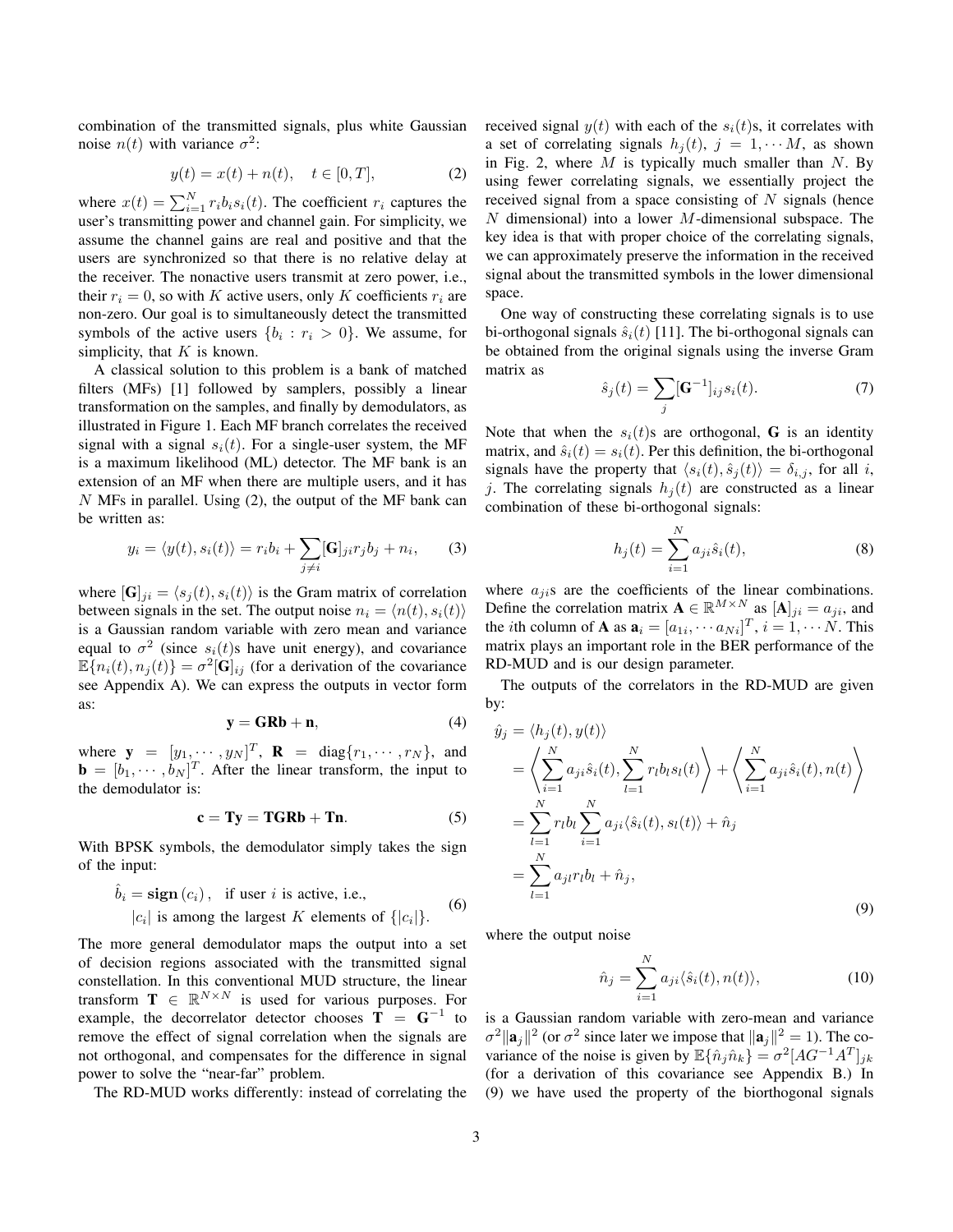$\langle s_i(t), \hat{s}_j(t) \rangle = \delta_{i,j}$ . It is convenient to express (9) in vector form as

$$
\hat{\mathbf{y}} = \mathbf{ARb} + \hat{\mathbf{n}},\tag{11}
$$

where  $\hat{\mathbf{y}} = [\hat{y}_1, \cdots \hat{y}_M]^T$ ,  $\hat{\mathbf{n}} = [\hat{n}_1, \cdots \hat{n}_M]^T$ . Comparing this model with (4), we find that the RD-MUD differs from the MF bank in the correlation matrix: the  $N \times N$  Gram matrix G in the MF bank is replaced by the  $M \times N$  matrix A in the RD-MUD. The matrix A projects the correlation coefficients from the original signal space into a lower dimensional space.

To demodulate the transmitted symbols, we need to recover information about the transmitted symbols from the projected subspace. This is achieved by using a linear transform

$$
\tilde{\mathbf{y}} = \mathbf{A}^T \hat{\mathbf{y}}.\tag{12}
$$

This linear transform essentially takes the inner products of the correlation vector  $\hat{y}$  with all N columns of A, which span the lower  $M$ -dimensional subspace. Hence we can view this block in the RD-MUD, shown in Fig. 2, as a discrete correlator in the lower dimensional space. Finally, the linear transform  $\hat{\mathbf{T}} \in \mathbb{R}^{M \times M}$  in the RD-MUD that precedes the demodulators plays a similar role as the linear transform T in the conventional MF bank:  $\hat{T}$  may compensate for users' power difference and alleviate the "near-far" problem. For instance, if we choose  $\hat{\mathbf{T}} = [\mathbf{A}^T (\mathbf{A}\mathbf{G}^{-1}\mathbf{A}^T)\mathbf{A}]^{-1}\mathbf{A}^T (\mathbf{A}\mathbf{G}^{-1}\mathbf{A}^T)^{-1}$  then the distortions due to channel and correlating signals will be compensated for. In summary, the RD-MUD demodulates symbols for the  $K$  active users as follows:

$$
\hat{b}_i = \text{sign}(\hat{c}_i), \text{ if user } i \text{ is active, i.e.,}
$$
  
if  $|\hat{c}_i|$  is among the largest *K* elements of  $\{|\hat{c}_i|\}$ , (13)

where  $\hat{c}_i$  is the *i*th element of the vector:

$$
\hat{\mathbf{c}} = \hat{\mathbf{T}} \tilde{\mathbf{y}} = \hat{\mathbf{T}} \mathbf{A}^T \mathbf{A} \mathbf{R} \mathbf{b} + \hat{\mathbf{T}} \mathbf{A}^T \hat{\mathbf{n}}.
$$
 (14)

Similarly, the more general demodulator maps the output into a set of decision regions associated with the transmitted signal constellation.

The correlation matrix A plays an important role in the performance of the RD-MUD and is a design parameter which we can control. Comparing (14) with (5), we see that the RD-MUD is identical to a MF bank detector when  $A^T A = I$ ,  $G = I$ , and  $\hat{T} = T$ . However, this is not possible unless A is a square matrix. The intuition behind the choice of A is that if we can choose **A** such that  $A<sup>T</sup>A$  is approximately an identity matrix, then the BER performance of our RD-MUD will be similar to that of detectors based on the MF bank. Indeed, the choice of the matrix A links our RD-MUD to compressed sensing. In the compressed sensing literature, various conditions on a matrix **A** that yields  $A^T A$ an approximate identity matrix have been derived. A common measure is the restricted isometry property (RIP) [3]. In the following we consider two types of random matrices A that possess this RIP property:

- (1) The Gaussian matrix, with entries  $a_{ij}$  i.i.d.  $\mathcal{N}(0, 1)$ , and then normalized to have unit column norm;
- (2) The partial orthogonal matrix. An example of this type of matrix is the partial discrete Fourier transform (DFT) matrix, which is formed by selecting uniformly at random the rows of a DFT matrix  $F: [F]_{lp} = e^{j\frac{2\pi}{N}lp}$ , and then normalizing the columns of the matrix.

As we demonstrate in Section IV, the partial orthogonal matrix outperforms the Gaussian matrix in terms of BER.

The following theorem shows that if there is only one active user, then with only  $M = 2$  correlating signals, the RD-MUD can demodulate the symbols of the active user perfectly in the absence of noise:

Theorem 1. *In the absence of noise, if there is only one active user*  $K = 1$ *, and if the correlation matrix A satisfies (i) the unit column norm, (ii) any column a*<sup>i</sup> *is not a scalar multiple of any of the other columns*  $a_j$ ,  $i \neq j$ . Then, with  $M \geq 2$ *correlating signals and*  $\ddot{T} = I$ *, the RD-MUD can demodulate the symbol of the active user with zero BER.*

*Proof:* The demodulation of RD-MUD is based on  $\hat{c}$ , which is given by (14). With  $K = 1$ , only one of the N users is active. Suppose user k is active, so that  $r_i = 0$  for all  $i \neq k$ . With  $\mathbf{T} = \mathbf{I}$ , and  $n(t) = 0$ , from (14) we have

$$
\hat{\mathbf{c}} = \mathbf{A}^T \mathbf{A} \mathbf{R} \mathbf{b} = r_k b_k \mathbf{A}^T \mathbf{a}_k.
$$
 (15)

Equivalently,  $\hat{c}_i = r_k b_k \mathbf{a}_i^T \mathbf{a}_k$ . For any  $i \neq k$ , because of condition (ii), we have from the Cauchy-Schwartz inequality:

$$
|\hat{c}_i| = |r_k b_k| \mathbf{a}_i^T \mathbf{a}_k < |r_k b_k| \|\mathbf{a}_i\| \|\mathbf{a}_k\| = |r_k b_k| \|\mathbf{a}_k\|^2 = |\hat{c}_k|.
$$
\n(16)

Hence the active user is correctly detected as the kth user. Finally, the demodulator detects his transmitted symbol as:

$$
\mathbf{sign}(\hat{c}_k) = \mathbf{sign}(r_k b_k \|\mathbf{a}_k\|^2) = \mathbf{sign}(b_k) = b_k, \qquad (17)
$$

which completes the proof.

# III. NOISE PERFORMANCE AND APPROXIMATE SUFFICIENT STATISTICS

In the presence of noise, for the RD-MUD to correctly demodulate the multiple users, we need several conditions. First, the non-active users are not detected as active users, i.e., the noise is not misinterpreted as transmitted symbols; the active users are not classified as non-active users; and third, the active users, when correctly identified as active, must have their symbols demodulated correctly. All of these conditions involves noise analysis. The third condition is satisfied when the noise is not too large that it exceeds the decision boundary of the demodulator. The first two conditions involve correct active user detection, for which we have the following insights from a geometric point of view: with the appropriate choice of M correlating signals constructed using bi-orthogonal signals,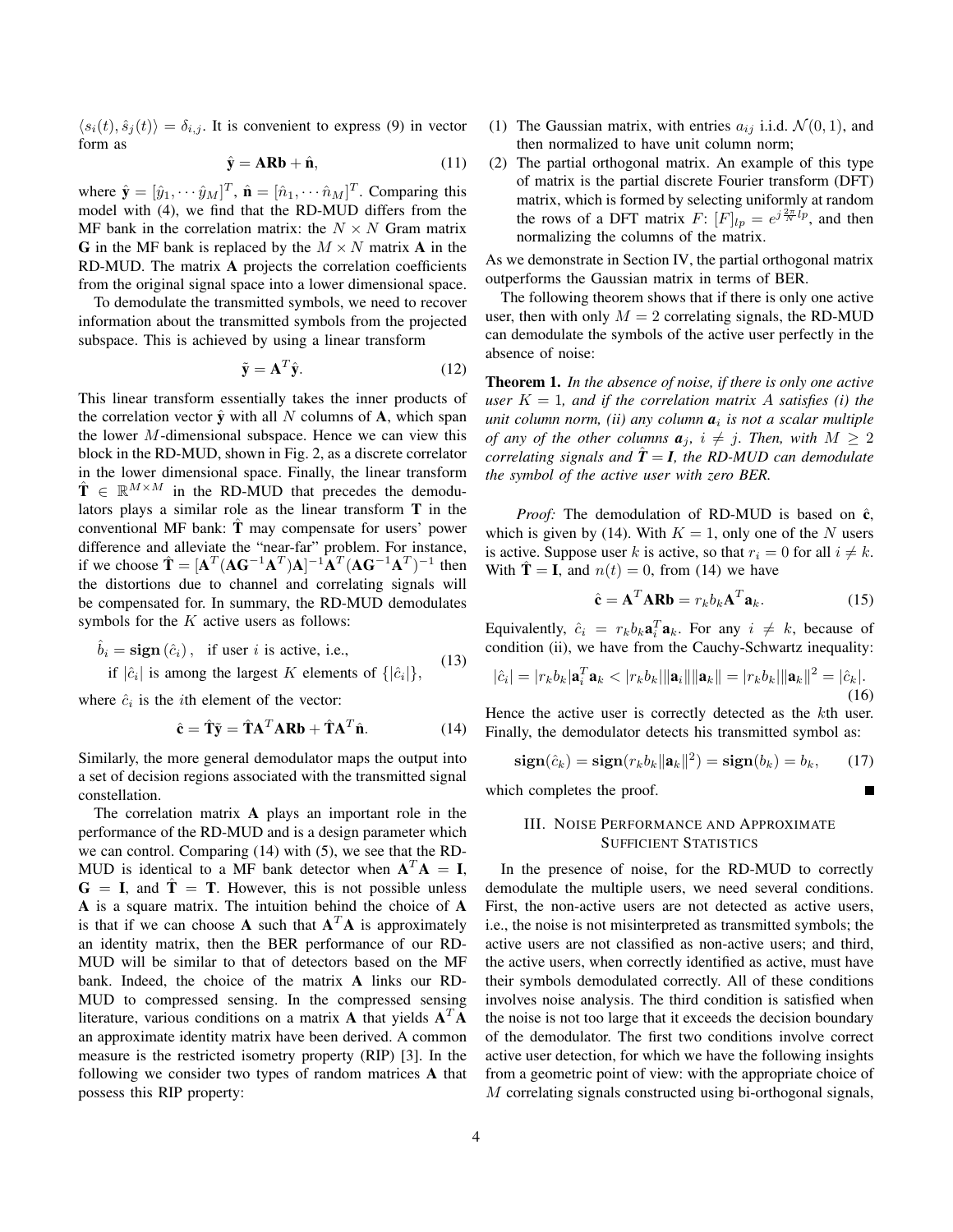RD-MUD projects the received signal as well as the original  $N$  analog signals onto an  $M$ -dimensional vector subspace. The MF bank and RD-MUD perform detection in the original and projection spaces, respectively. The projection is illustrated in Fig. 3.

- MF bank: Project the received signal  $y(t)$  onto the space spanned by the signals  $s_i(t)$  by correlation  $\langle y(t), s_i(t) \rangle$ ,  $i = 1, \dots N$ ; then detect K signals with the largest inner products to the received signal as active users:  $\langle y(t), s_i(t) \rangle$ .
- RD-MUD: Project both the received signal  $y(t)$  and all signals  $s_i(t)$  onto the space spanned by the correlating signals  $h_j(t)$ ,  $j = 1, \cdots M$ :  $\hat{y}_j = \langle h_j(t), y(t) \rangle$ ,  $\hat{s}_{ij}$  $\langle h_i(t), s_i(t) \rangle$ ; then detect K projected signals with the largest inner products to the projected received signal in the lower dimensional space as active users.

In the presence of noise, if the inner product can be approximately preserved in the projection space, the RD-MUD will have a performance similar to that of the MF bank. This explains why we choose A to have the RIP property: when the correlation matrix A has the RIP, the inner products in the original space when projected by the matrix A will be preserved in the lower dimensional space.



Fig. 3: The projection performed by RD-MUD. The figure illustrate the case  $N = 3$ ,  $M = 2$ , and the received signal is due to two active users.

All the information in  $y(t)$  about the transmitted symbols is captured by the sufficient statistics for the transmitted symbols [1]. The MF bank yields a set of sufficient statistics about the transmitted symbols  $\{b_i\}$  given  $y(t)$  [1]. Clearly, the output from RD-MUD does not constitute a set of sufficient statistics. However, as we will show in the numerical examples, the performance of the RD-MUD is similar to that of a MF bank if  $M$  is sufficiently large relative to  $N$  and  $K$ . In this sense, the RD-MUD yields a set of "approximate sufficient statistics" in that it approximates the BER performance of the sufficient statistics for MUD.

In the presence of noise, we can prove that when the number of correlating signals in RD-MUD is at least on the order of:

$$
M \gtrsim \frac{K}{\text{SNR}(1 + \text{SIR})} \log\left(\frac{N}{K}\right),\tag{18}
$$

and the correlating matrix A satisfies the RIP, the BER performance of RD-MUD using A can approach that of the MF bank (when the original waveforms are orthogonal) or the decorrelator (when the original waveforms are nonorthogonal), with high probability. Here

$$
SNR = \max_{k} \left\{ \frac{r_k}{\sigma} \right\} \tag{19}
$$

is the ratio of strongest signal amplitude over the square-root of noise power, and

$$
SIR = \max_{k} \left\{ \sum_{j \neq k} \frac{r_j[\mathbf{G}]_{jk}}{r_k} \right\}
$$
 (20)

can be interpreted as the strongest interference-to-signal ratio among all the users. The statement of the theorem and proof will be presented in our future journal paper.

#### IV. NUMERICAL EXAMPLES

Next we present some numerical examples demonstrating the performance of RD-MUD. We use an average BER over all users as a performance metric. We assume there are  $N = 8$ users, and  $K = 2$  active users in the system, the users' signals  $s_i(t)$  are orthogonal, and BPSK modulation is used. All the following examples are obtained from 50000 Monte Carlo trials.

# *Example 1: Multiuser Detection*

We assume  $SNR = 15$  dB, and use a Gaussian or partial DFT correlation matrix for RD-MUD. Fig. 4 shows the BER versus  $M$ . Note that when  $M$  approaches  $N$ , the RD-MUD has a BER performance very similar to that of the MF bank. If we allow a target BER of  $10^{-2}$  then with RD-MUD  $M = 5$ will achieve this goal. Also note that the partial DFT matrix outperforms the Gaussian matrix in terms of BER.

Fig. 4: BER versus M for  $N = 8$  and  $K = 2$  active users.

#### *Example 2: Scaling of* M *vs.* N

The second example studies how many correlating signals M are needed for the RD-MUD to achieve  $(< 10\%)$  BER performance degradation relative to that of the MF bank. There is only one active user, i.e.,  $K = 1$ . We use SNR = 20 dB and a partial DFT matrix. Fig. 5 shows that under this setting M is at most  $N/2$ . This means that a 50% saving of signal correlators is possible with the RD-MUD. Also note that this saving in complexity increases with N.